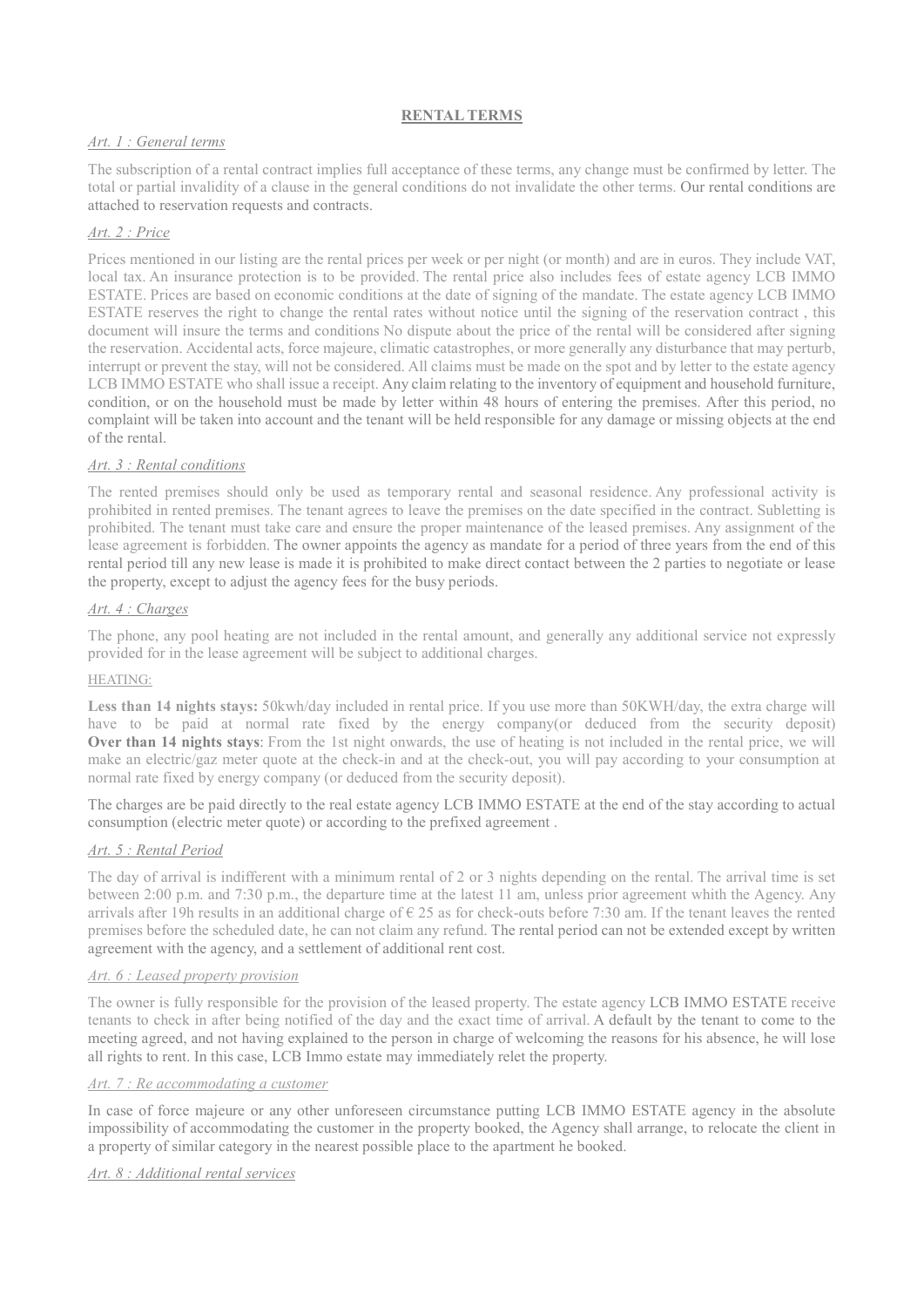The payment of the standard cleaning fee is mandatory and includes: dust removal, degreasing kitchen, sanitary disinfection, hoovering and washing of floors, traces on the windows. It's payment will be made in advance at the same time as booking or upon arrival. For long term rentals it is the tenants responsability to do the final cleaning. However, if extra cleaning was needed at the exit of the premises, the cost would remain the responsibility of the tenant and deducted from the security security deposit. The bed linen & towels are rented from a Laundry: 1 bed:  $20 \epsilon$ , 2 beds:  $35 \epsilon$ , 3 beds:  $50 \epsilon$  - 1 double bed + 2 single beds: 45€, 2 double beds + 2 single beds:  $55€$ 

### Art. 9 : Check-in inventory

The check-in inventory will have to validated and signd on the day of arrival. Any problems must be reported within 48 hours of arrival. Any refusal of signing these documents by the tenant would, without compensation, imply the cancellation of his reservation. The rental must have kitchen equipment, tableware, furniture and bedding -covers and pillows), the quality and quantity remain the responsibility of the owner based on the number of persons entitled to stay in the rented premises. The premises will be given to the tenant in clean condition and all equipment in working order. They must be returned in the same condition, otherwise the cost of cleaning or repairs are charged to the tenant. It is prohibitied for the tenant to throw in the sinks, tub, bidet, WC,objects that could block the drains or detergent products that could damage the septic tanks, if he does not respect this, he would be liable to pay extra costs for repair. For rentals offered with pools, these are generally used between 1st June and 30th September. A supplement may be requested for early commissioning of the pool in mid MayThe tenant takes full responsibility for the supervision of swimming and assumes any consequence of an accident arising out of use of the pool. The owner will however have equipped the pool area with barriers or alarms according to the legislation The tenant is prohibited from intervening directly on machinery disfunctions and will n LCB IMMO ESTATE without delay if there are repairs needed.Any interruption in water service, electricity, internet, phone can be attributed to LCB IMMO ESTATE or the owner.

### Art. 10 : Accommodation capacity

The number of people stipulated in the contract can not be exceeded without the prior written consent of the owner. All settlements of extra beds, camping tents, caravans or mobile homes are prohibited. If the number of people specified in the contract exceed what is expected in the rental, the LCB IMMO ESTATE agency can to prohibit the stay or impose an extra charge.

CITY TAX: city tax is due upon arrival for all tenants over 18 years old, the price is per person per day, price is determined by city tax office (no stars:  $0.80\epsilon$ , 2 stars:  $0.90\epsilon$ , 3 stars:  $1.35\epsilon$ , 4 stars:  $2.00\epsilon$ )

### Art. 11 : Animals

The animals are not accepted unless written consent of the agency. If agreed, the tenant must ensure that the animals tolerated will not carry out any degradation of the rental, and that there remains neither traces of hair or odors in the apartment; if a specific cleaning was necessary, it would be the responsibility of the tenant. Access to any pool is prohibited to animals.

### Art. 12 : Booking

The tenant wishing to make a reservation, must confirm the booking after checking the availability of the property, we will then establish a lease contract, after signature this document will be worth a booking confirmation. The tenant will have to return a copy to the agency dated and signed, and accompanied by the amount of the down payment by cheque (FR) or postal order payable to LCB IMMO ESTATE, or by credit card or bank transfer, before the deadline indicated on the contract . No booking confirmation will be taken into account if it is not accompanied by the down payment settlement.

### Art. 13 : Security deposit

The tenant will provide a security deposit to LCB IMMO ESTATE, the amount is established on the contract. The deposit can be deposited in cheque (for french residents) or credit card. The deposit will be returned to the outgoing tenant after inventory as well as verification of payment of all invoices related to his location, within 1 month maximum. If the deposit was done via credit card, the deposit will be retained until 8 days after the check-out, and unblocked if the rental is given back in the appropriate conditions. If the deposit was done by cheque you will received a photo message (MMS) or an email with the proof of destructuin between the 15th and the 20th of the following month.

Please inform us if you want to pay via credit card so that we can bring the credit card terminal

### Art. 14 : Insurance

The tenant will have to provide an insurance certificate specifiying that there is a holiday extension offering guarantees at least equivalent to those proposed by the Cabinet ADUCIEL and a month before the start of the rental. Generally, the owner and LCB IMMO ESTATE agency can never be questionedin case of theft, loss, or damage. It is for the tenant to contract an insurance covering all these risks.

### Art. 15 : Cancellation